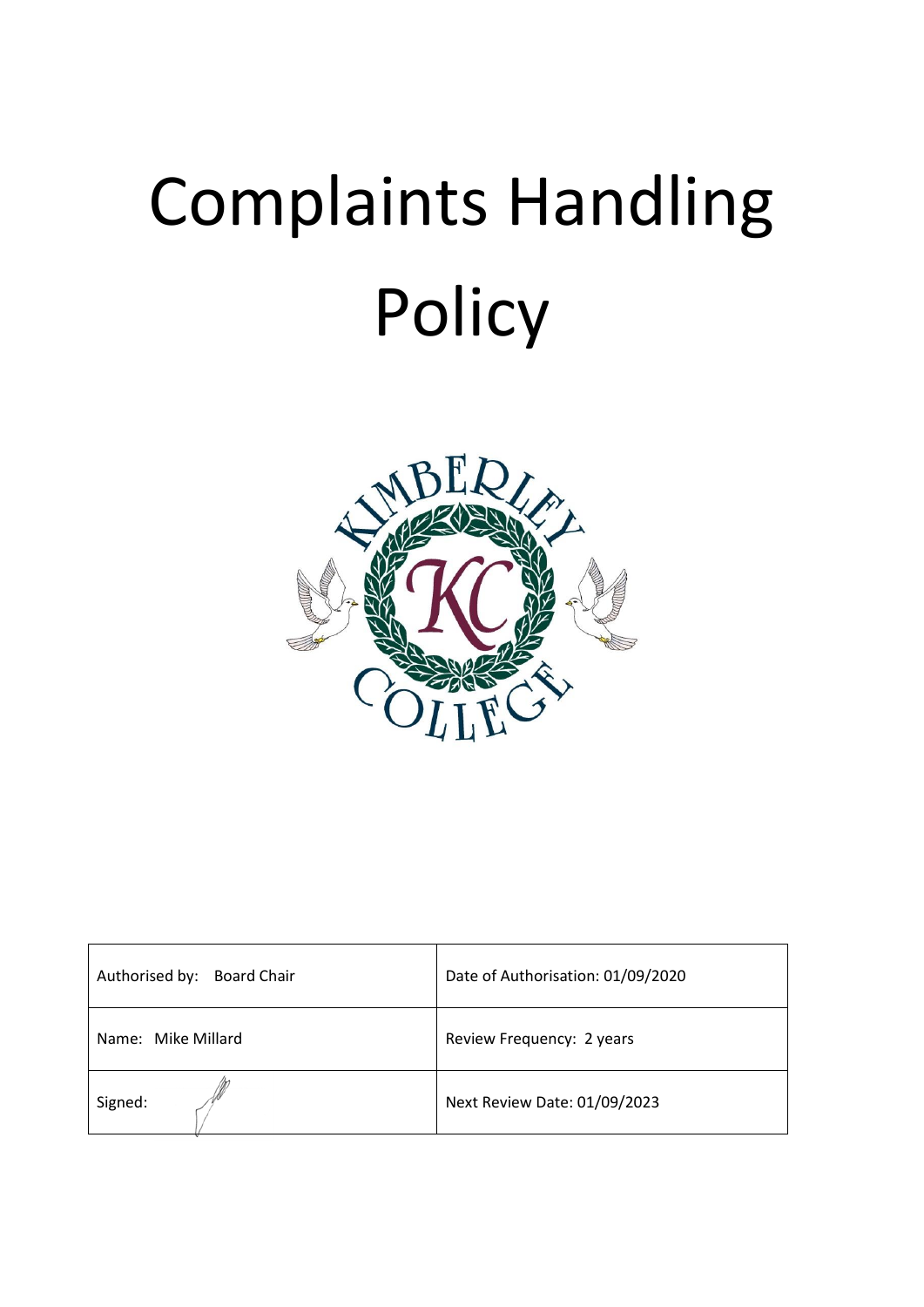

## **1. Purpose**

The purpose of this policy is to ensure that student, parent and employee complaints and disputes are dealt with in a responsive, efficient, effective and fair way.

## **2. Scope**

Students, parents and employees, including full-time, part-time, permanent, fixed-term and casual employees, as well as contractors, volunteers and people undertaking work experience or vocational placements.

#### **3. References**

- [Education \(Accreditation of Non-State Schools\) Regulations 2017](https://www.legislation.qld.gov.au/view/whole/html/asmade/act-2017-024)
- *[Australian Education Regulations 2013](http://www.comlaw.gov.au/Details/F2013L01476)*
- *[Fair Work](http://www.comlaw.gov.au/Details/C2014C00031/Html/Volume_1#_Toc377043680) Act 2009*
- *[Work Health and Safety Act 2011 \(Qld\)](https://www.legislation.qld.gov.au/LEGISLTN/CURRENT/W/WorkHSA11.pdf)*
- *[Privacy Act 1988 \(Cth\)](http://www.comlaw.gov.au/Details/C2014C00076)*
- *[Anti-Discrimination Act 1991 \(Qld\)](https://www.legislation.qld.gov.au/LEGISLTN/CURRENT/A/AntiDiscrimA91.pdf)*
- *[Australian Human Rights Commission Act 1986 \(Cth\)](http://www.comlaw.gov.au/Series/C2004A03366)*
- *[Sex Discrimination Act 1984 \(Cth\)](http://www.comlaw.gov.au/Series/C2004A02868)*
- *[Age Discrimination Act 2004 \(Cth\)](http://www.comlaw.gov.au/Series/C2004A01302)*
- *Disability [Discrimination Act 1992 \(Cth\)](http://www.comlaw.gov.au/Series/C2004A04426)*
- *[Racial Discrimination Act 1975 \(Cth\)](http://www.comlaw.gov.au/Series/C2004A00274)*
- Kimberley College Complaints Handling Procedure
- Kimberley College Work Health and Safety Policy
- Kimberley College Anti-Discrimination Policy
- Kimberley College Disability Policy
- Kimberley College Privacy Policy

#### **4. Policy Statement**

Kimberley College is committed to ensuring that student, parent and employee complaints are dealt with in a responsive, efficient, and effective and fair way.

Kimberley College views complaints as part of an important feedback and accountability process.

Kimberley College acknowledges the right of students, parents and employees to complain when dissatisfied with an action, inaction or decision of the College and the College encourages constructive criticism and complaints.

Kimberley College recognises that time spent on handling complaints can be an investment in better service to students, parents and employees.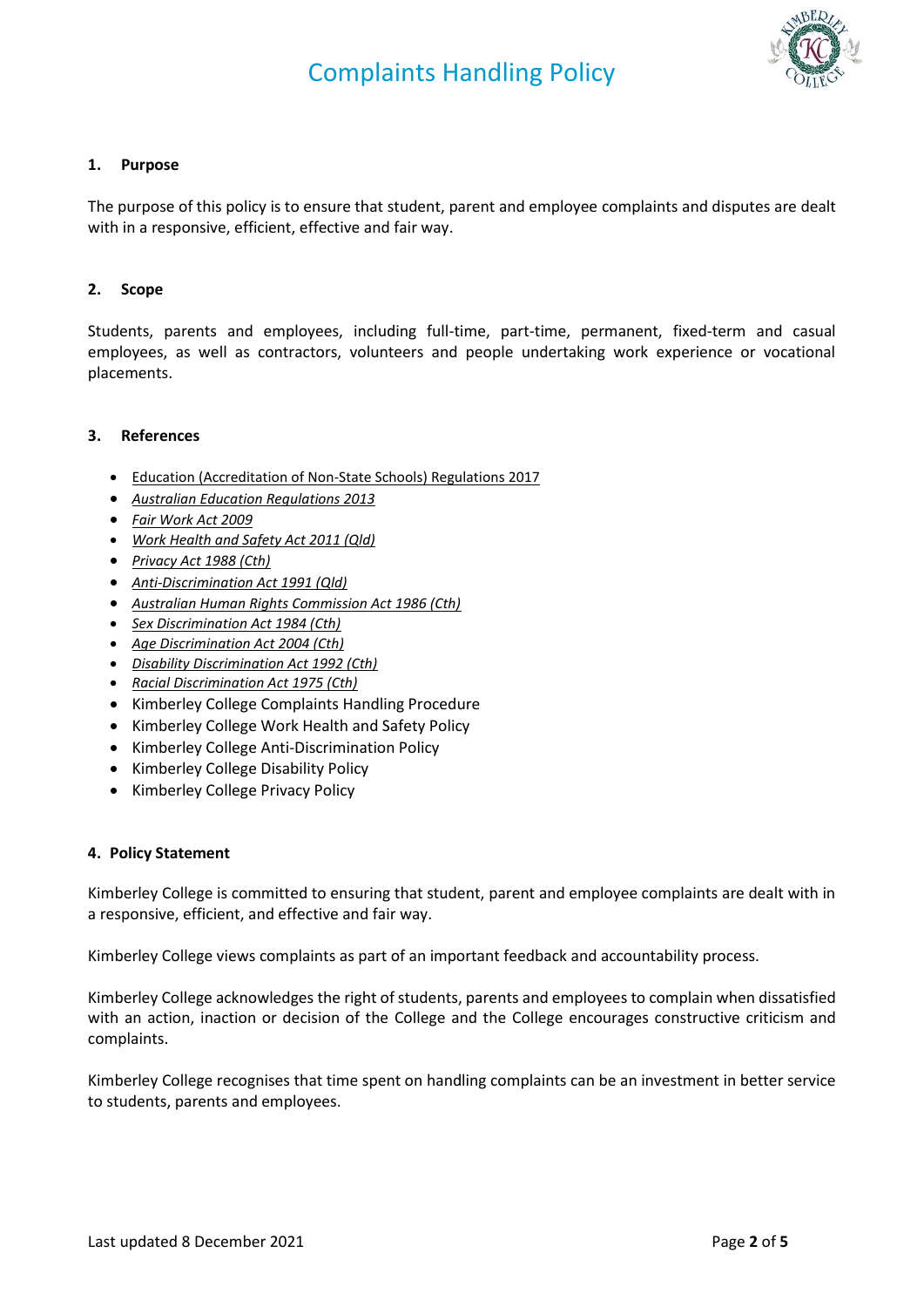

## **5. Complaints that may be Resolved under this Policy**

Kimberley College encourages students, parents and employees to lodge promptly any concerns regarding sexual harassment, child protection, discrimination, workplace bullying and privacy breaches as well as more general complaints that include areas such as:

- the College, its employees or students having done something wrong
- the College, its employees or students having failed to do something they should have done
- the College, its employees or students having acted unfairly or impolitely
- issues of student or employee behaviour that are contrary to their relevant <<code of conduct>>
- issues related to learning programs, assessment and reporting of student learning
- issues related to communication with students or parents or between employees
- issues related to College fees and payments
- general administrative issues

Student complaints may be brought by students or by parents on behalf of their children, as appropriate in the circumstances.

#### **6. Issues outside this policy**

The following matters are outside the scope of this policy and should be managed as follows:

- child protection concerns or risks of harm to children should be dealt with in accordance with the law and the College's Child Protection Policy
- student bullying complaints should be dealt with under the Student Anti-Bullying Policy or Positive Behaviour Management Procedure
- student discipline matters, including matters involving suspension or expulsion, should be dealt with under the Behaviour Management Procedure
- employee complaints related to their employment should be directed to their supervisor.
- student or employee violence or criminal matters should be directed to the Principal who will involve the Police as appropriate
- formal legal proceedings

## **7. Complaints Handling Principles**

Kimberley College is committed to managing complaints according to the following principles:

- complaints will be resolved with as little formality and disruption as possible
- complaints will be taken seriously
- anonymous complaints will be treated on their merits complaints will be dealt with fairly and objectively and in a timely manner
- Kimberley College will determine the appropriate person to deal with the complaint in the first instance. Complaints should be resolved with as little formality and disputation as possible
- mediation, negotiation and informal resolution are optional alternatives
- procedural fairness will be ensured wherever practicable, including the right of interested parties to the complaint to be heard
- confidentiality and privacy will be maintained as much as possible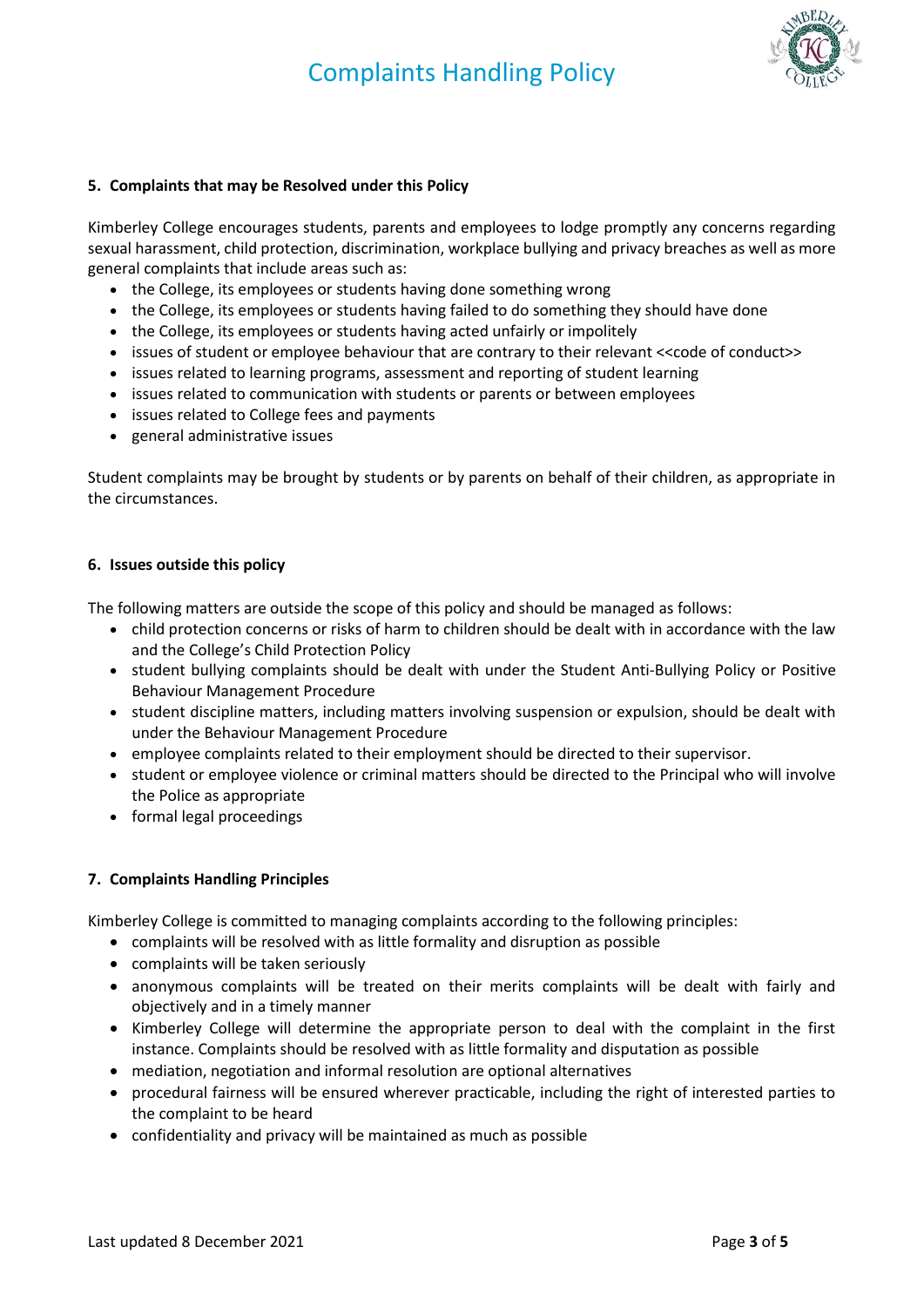

- all parties to the complaints will be appropriately supported
- Kimberley College will give reasonable progress updates
- appropriate remedies will be offered and implemented
- provide a review pathway for parties to the complaint if warranted
- complainants, respondents and people associated with them will not be victimised as a result of lodging the complaints and they will not suffer any other reprisals
- the College will keep records of complaints
- the College's insurer will be informed if a complaint could be connected to an insured risk

#### **8. Responsibilities**

#### **School**

The College has the following role and responsibilities:

- develop, implement, promote and act in accordance with the College's Complaints Handling Policy and procedures
- appropriately communicate the College's Complaints Handling Policy and procedures to students, parents and employees
- ensure that the Complaints Handling procedures are readily accessible by staff, students and parents
- upon receipt of a complaint, manage the complaint in accordance with the Complaints Handling procedures
- ensure that appropriate support is provided to all parties to a complaint
- take appropriate action to prevent victimisation or action in reprisal against the complainant, respondent or any person associated with them
- appropriately implement remedies
- appropriately train relevant employees
- keep records
- conduct a review/audit of the Complaints Register from time to time
- monitor and report to the governing body on complaints
- report to the College's insurer when that is relevant
- refer to the College's governing body immediately any claim for legal redress

## **All Parties to a Dispute**

The complainant and respondent both have the following role and responsibilities:

- apply and comply with the College's Complaints Handling Policy and procedures
- lodge the complaint as soon as possible after the issue arises
- expect that the complaint will be dealt with fairly and objectively; in a timely manner; with procedural fairness wherever practicable; that confidentiality and privacy will be maintained as much as possible
- provide complete and factual information in a timely manner
- not provide deliberately false or misleading information
- not make frivolous or vexatious complaints
- act in good faith, and in a calm and courteous manner
- act in a non-threatening manner
- to be appropriately supported
- acknowledge that a common goal is to achieve an outcome acceptable to all parties